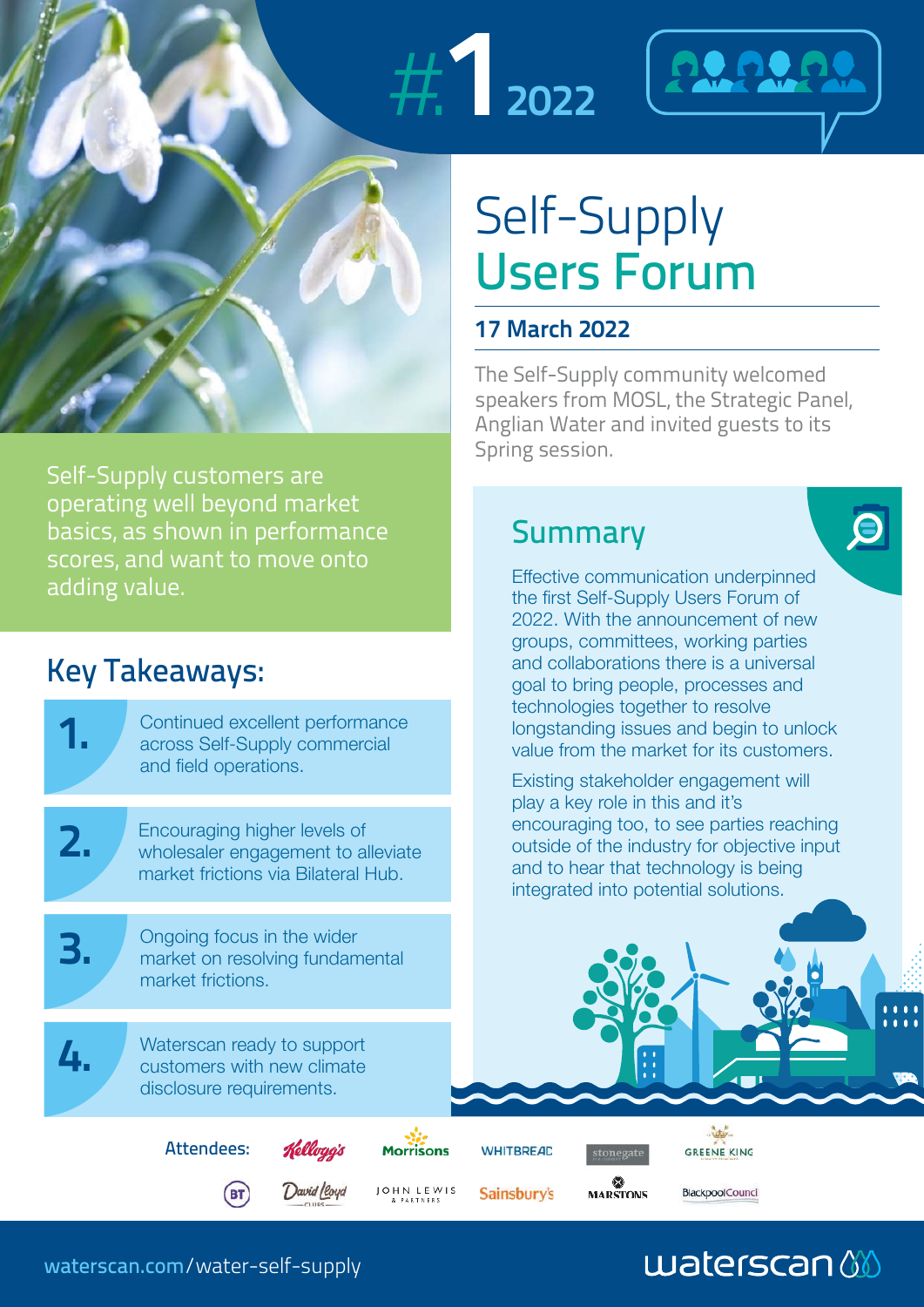# Self-Supply #.**1<sup>2022</sup>** Users Forum

# are losing<br> **1** Incumbent retailers

of SPIDs each year



**Martin Hall, MOSL Market Improvement** Lead, outlined the market operator's strategic metering review following a report by Artesia technology can deliver this, and relevant roles and responsibilities. The conclusion is that invest in metering technology and a recommendation that small consumption meters are switched to AMR or Smart AMI, and large meters are all Smart AMI.

MOSL is also collaborating with Leeds wholesale/retail data sharing. This will improve benchmarking and consumption profiling.

A data and information roadmap will be published shortly.





### **Ofwat**

A contribution to the meeting from the market regulator highlighted its fourth annual State of the Market report, published in December.

Key findings were:

- Outcomes for business customers differ based on their size, with benefits accruing more strongly to larger customers.
- Market awareness levels have decreased, with just 43% of customers aware they can switch provider. 73% of customers are satisfied with their current provider.
- Incumbent retailers continue to enjoy majority market share but are losing 1% of SPIDs each year to new market entrants.
- Significant progress on improving wholesaler-retailer interaction through the Bilateral Hub, but little progress on reforming the Market Performance Framework to resolve ongoing frictions.

# $waterscan$

waterscan.com/water-self-supply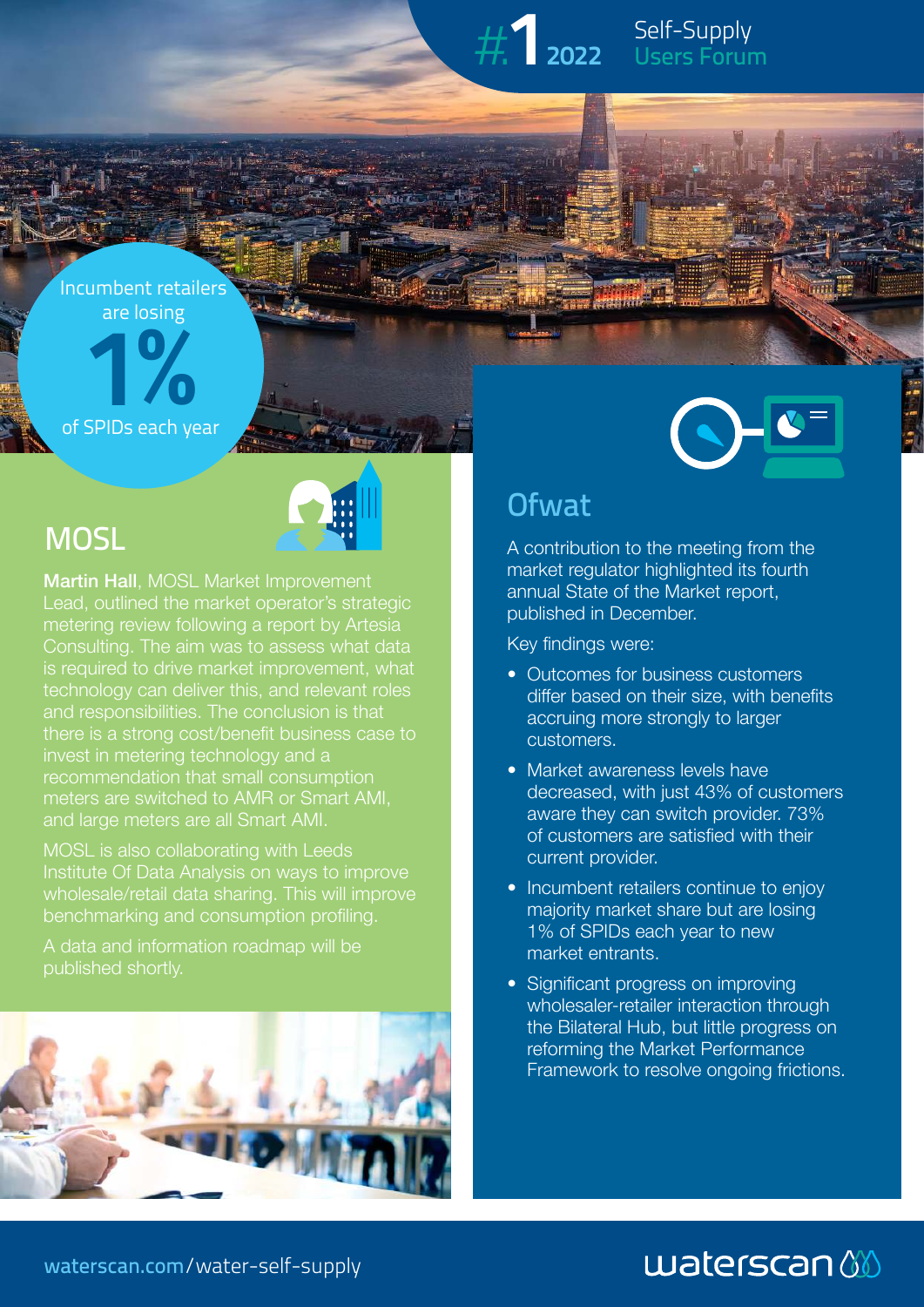Self-Supply continues to maintain a very strong market performance with an MPS of over

**98** WPS of over



and LUMs of over

**1.6%**

### Market

**Nick Hayes,** Waterscan's Commercial Director, reported that Self-Supply continues to lead market performance with an MPS of 98.81%, ahead of internal targets set and the rest of the market.

Welcome wholesaler engagement and use of the Bilateral Hub over the last quarter is increasing efficiency and speeding up issue resolution.

Finally, he noted that holistic reporting was to be introduced by Ofwat and MOSL from 1st April which will facilitate more granular peer-to-peer comparisons.



Self-Supply #.**1<sup>2022</sup>** Users Forum

# **Operations**



**Barry Millar, Waterscan's Operations** Director, confirmed that David Lloyd Leisure had completed its switch to Self-Supply. In the short term, and as expected, this has had a temporary negative impact on LUMs across the combined Self-Supply estate, currently standing at 1.64%. This will be rectified within three months.

After halting retail and hospitality site audits in December, over 200 are being conducted each month. Civil engineering teams are also fully engaged on resolving underground leak repairs.

AMR performance is consistent with typical communication failure and recovery.

### Credit

**Syndiso Bango-Dube, Head of Market** Development at Waterscan, reported that issues around credit arrangements for specific Self-Supply customers with South West Water had largely been resolved. The solution will work across the board, negating the need for all Self-Supply retailers to put large cash deposits down.

Syndiso has been appointed to the Approved Code of Practice committee, established to devise nationwide consistency on matters that sit outside the market code process (e.g. trade effluent and leakage allowances). This should resolve customer issues faster.